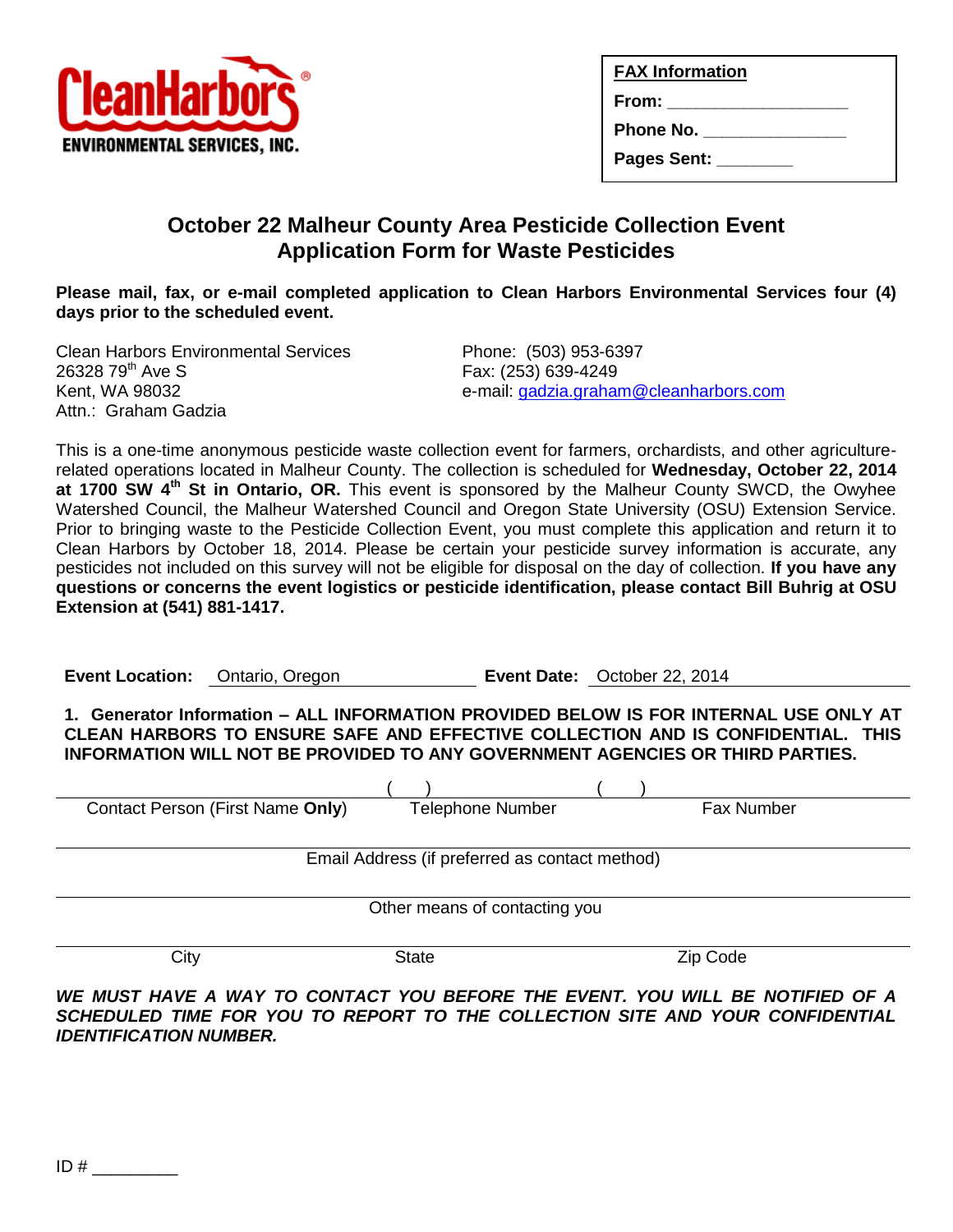#### **2. Inventory of wastes you want to dispose of at this collection event**

Please complete the waste inventory sheet on the following page to list the wastes you will bring to the collection event. Make additional copies of the inventory sheet if needed. Return the completed inventory sheet(s) with this application. Instructions for completing the waste inventory sheet are on the back side of the form. Only wastes that have been preregistered and approved by Clean Harbors Environmental Services will be accepted at the collection event. **Radioactive materials, explosives, infectious medical wastes, certain poisons, very reactive wastes, and unknown wastes are not accepted at these events. Please provide adequate containment (e.g., place inside larger container) for leaking or degraded containers prior to transporting pesticide waste to the event.**

If you have trouble identifying the active ingredients in the pesticides you wish to dispose of please contact Bill Buhrig at OSU Extension at (541) 881-1417 for technical assistance.

## Instructions for Completing Waste Inventory Sheet

- 1. **Source**: Please indicate whether the pesticides you are disposing of come from an active farm, a commercial applicator, or other operation.
- 2. **Item Number:** Number each item (or category group of items) you want to dispose of at the collection event. Each item should have an individual number on its container as reference. The container number should correspond to the completed inventory sheet(s) submitted to Clean Harbors Environmental Services.
- 3. **Waste Description:** Describe, in as much detail as possible, wastes that you want to dispose of at the collection event. The description should include the chemical and trade name, how you use the material, physical state (i.e., liquid, solid, sludge, gas), chemical characteristics (e.g., flammable/ignitable), and chemical constituents and percentages from the label or material safety data sheet (MSDS). For pesticides (e.g., herbicides, fungicides, rodenticides, etc.), please include the EPA registration number if available, trade name and percent concentration. When listing waste quantities, be accurate as possible. **DO NOT** include wastes you do not want to dispose of at the collection event, nor containers of unknown waste substances. Please avoid mixing your wastes together.
- 4. **EPA Number**: For pesticides (e.g., herbicides, fungicides, rodenticides, etc.), please include the EPA registration number if available, trade name and percent concentration.
- 5. **Quantity:** List the quantity of waste you want to dispose of at the collection event. As a rule, list liquids in gallons and solids and sludges in pounds.

Once **Clean Harbors Environmental Services** has received and reviewed your application, you will receive a letter and/or telephone call acknowledging acceptance of your application. The acknowledgment letter and/or call will provide you with the total estimated cost for disposal of your waste, an appointment time for bringing in your waste, and any changes to the collection event site.